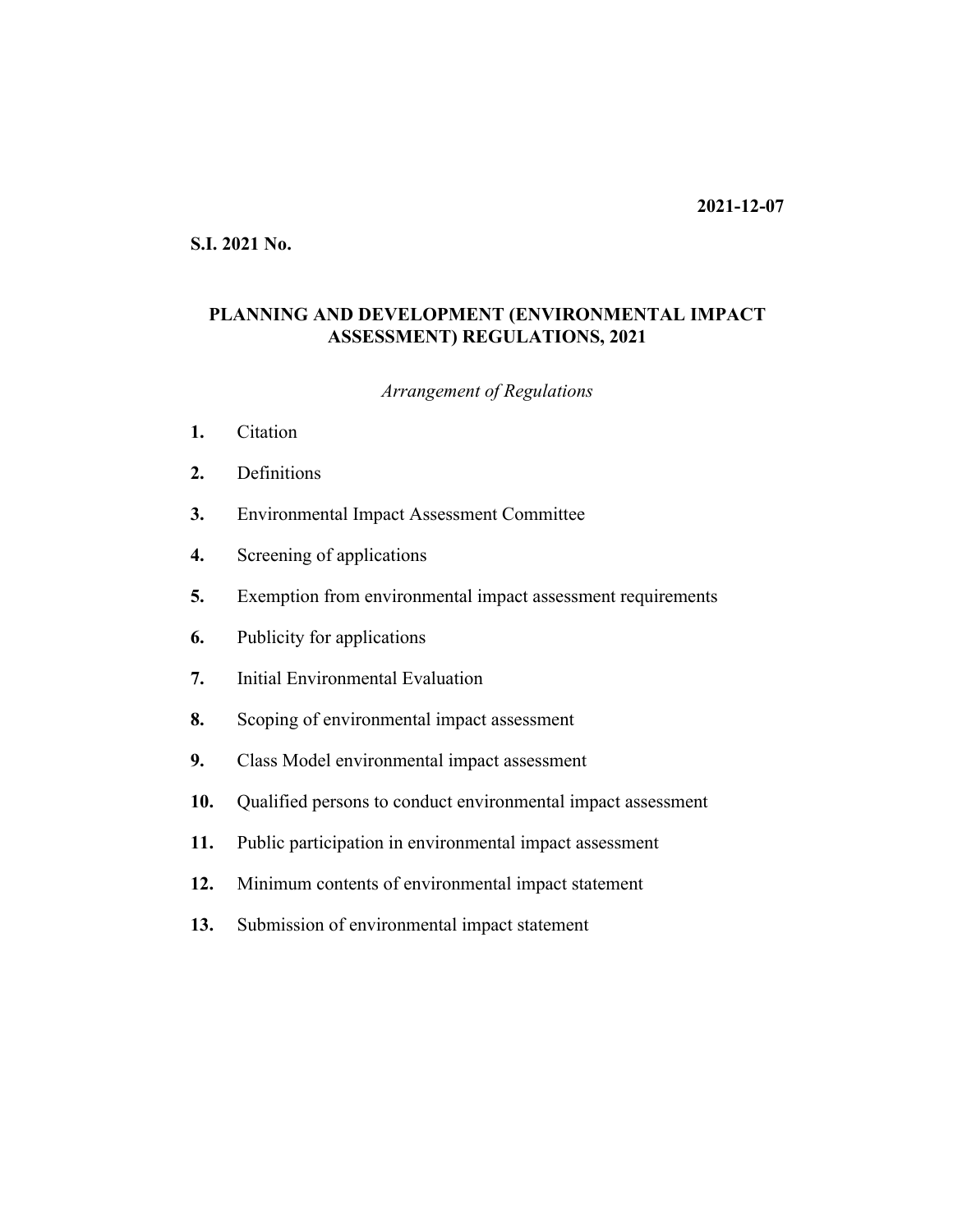- [Review of environmental impact statement](#page-12-0) **14.**
- [Procedure where environmental impact statement is deficient](#page-13-0) **15.**
- [Public scrutiny of environmental impact statement](#page-14-0) **16.**
- [Decision following environmental impact assessment](#page-15-0) **17.**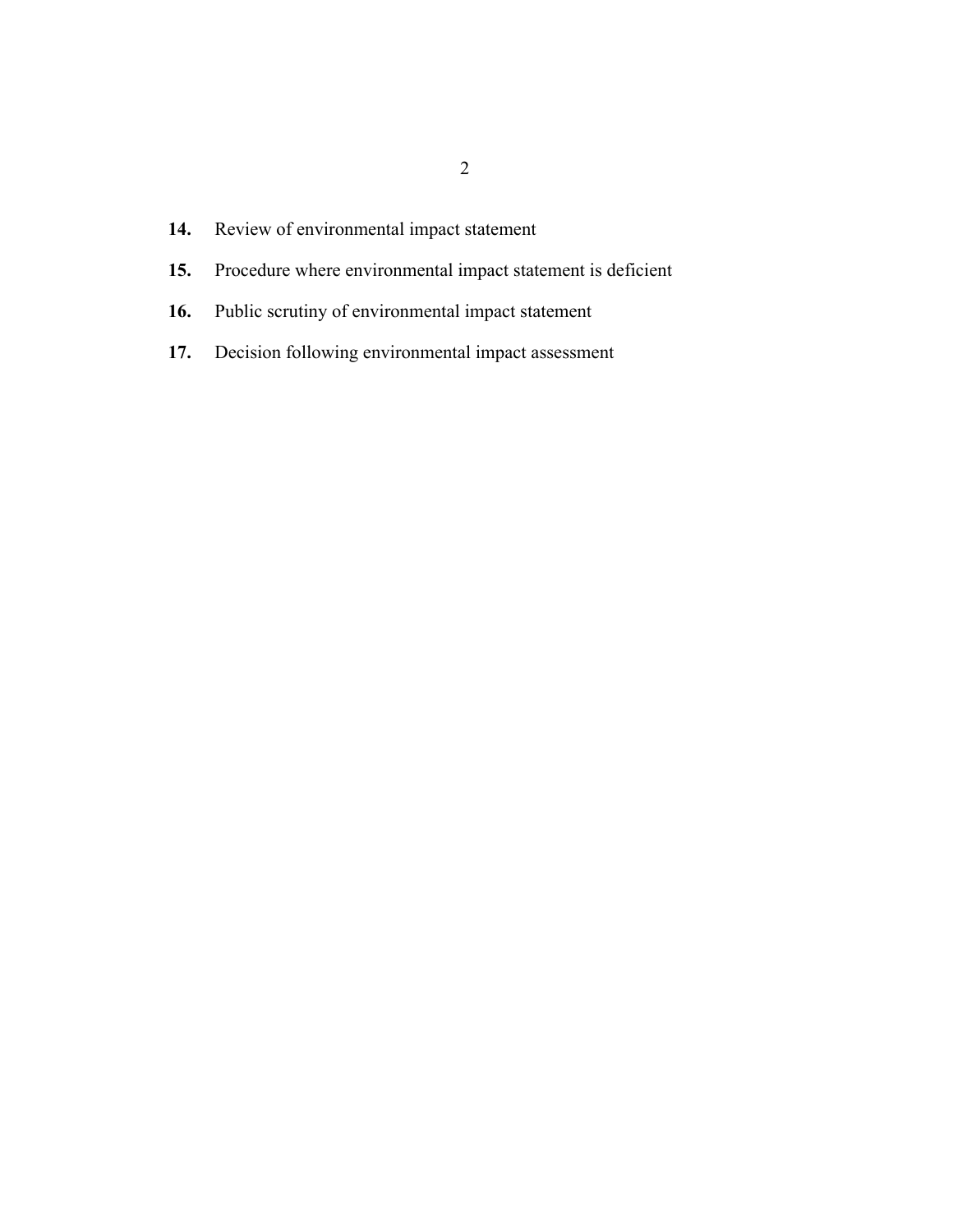Planning and Development Act, 2019

# Act 2019-5

# <span id="page-2-0"></span>**PLANNING AND DEVELOPMENT (ENVIRONMENTAL IMPACT ASSESSMENT) REGULATIONS, 2021**

The Minister, in exercise of the powers conferred on him by section 30(4) and section 104(1A) of the *Planning and Development Act, 2019*, makes the following Regulations:

### **Citation**

These Regulations may be cited as the *Planning Development (Environmental Impact Assessment) Regulations, 2021*. **1.**

### **Definitions**

In these Regulations, **2.**

- "application" means an application for planning permission made under Part IV of the Act;
- "Committee" means the Environmental Impact Assessment Committee established by regulation 3;
- "scoping" means the process of identifying the scope of work to be carried out for an environmental impact assessment;
- "screening" means a preliminary assessment of the proposed development to determine whether its environmental impacts are likely to be significant;
- "terms of reference" means a document prescribing the nature and extent of the environmental information to be provided and the analysis required in carrying out an environmental impact assessment.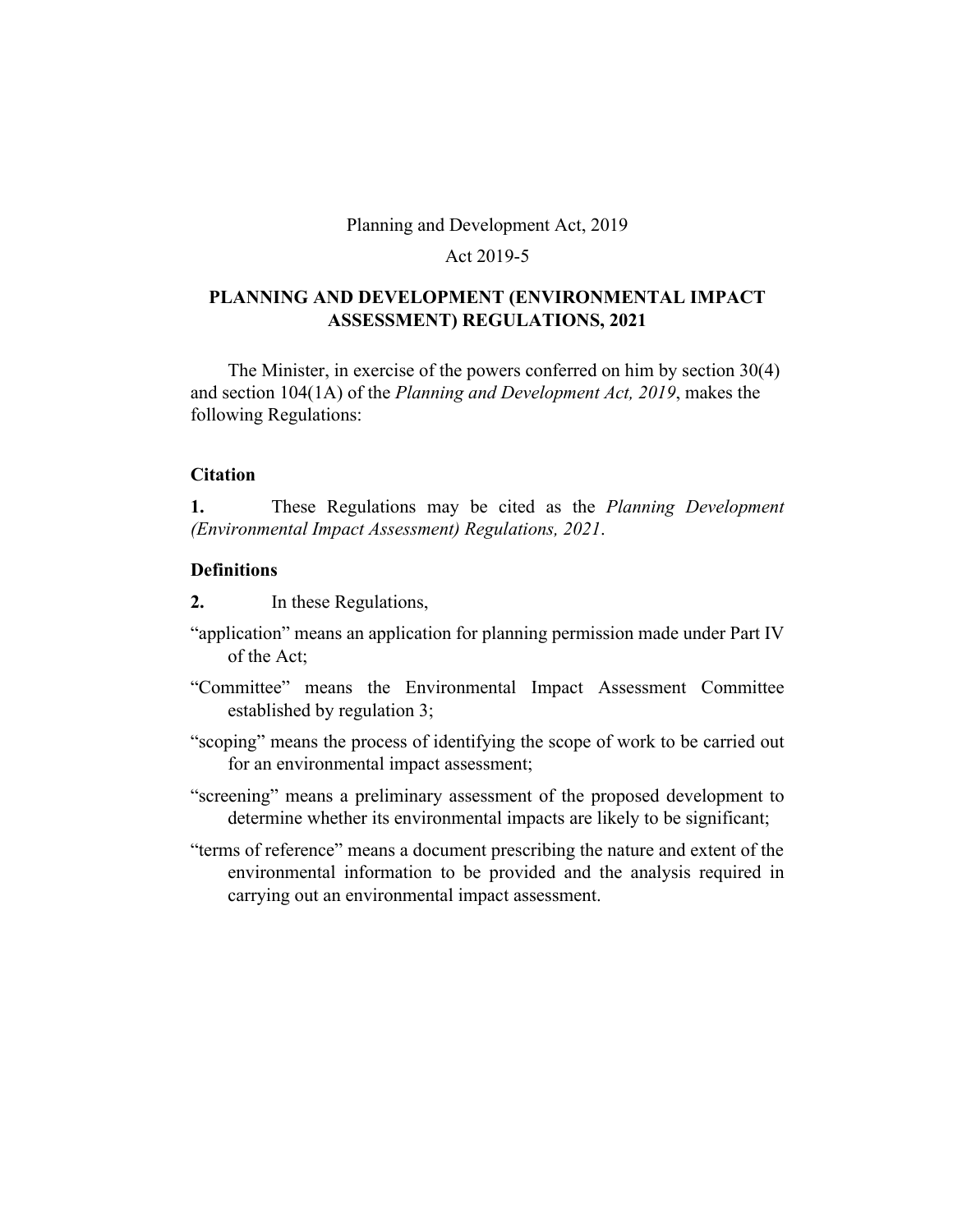#### <span id="page-3-0"></span>**Environmental Impact Assessment Committee**

The Board shall appoint an Environmental Impact Assessment Committee, pursuant to section  $6(10)$  of the Act, to carry out the functions conferred upon it by these Regulations. **3.**(1)

The Committee shall comprise persons who possess qualifications and experience in the following areas: (2)

- (a) ecology;
- geology, hydrology and soil conservation; *(b)*
- (c) environmental, coastal and civil engineering;
- marine science; *(d)*
- (e) disaster risk mitigation and management;
- public health; *(f)*
- (g) economics;
- sociology; and *(h)*
- physical planning. *(i)*

The function of the Committee is to advise the Board and the Minister, with respect to environmental impact assessment studies and for this purpose to (3)

- screen applications for planning permission to determine whether an *(a)* environmental impact assessment is required in any case;
- scope the development proposal to specify the terms of reference for *(b)* the environmental impact assessment where an environmental impact assessment is required;
- review the environmental impact statement submitted by the applicant *(c)* and public comments on the environmental impact statement; and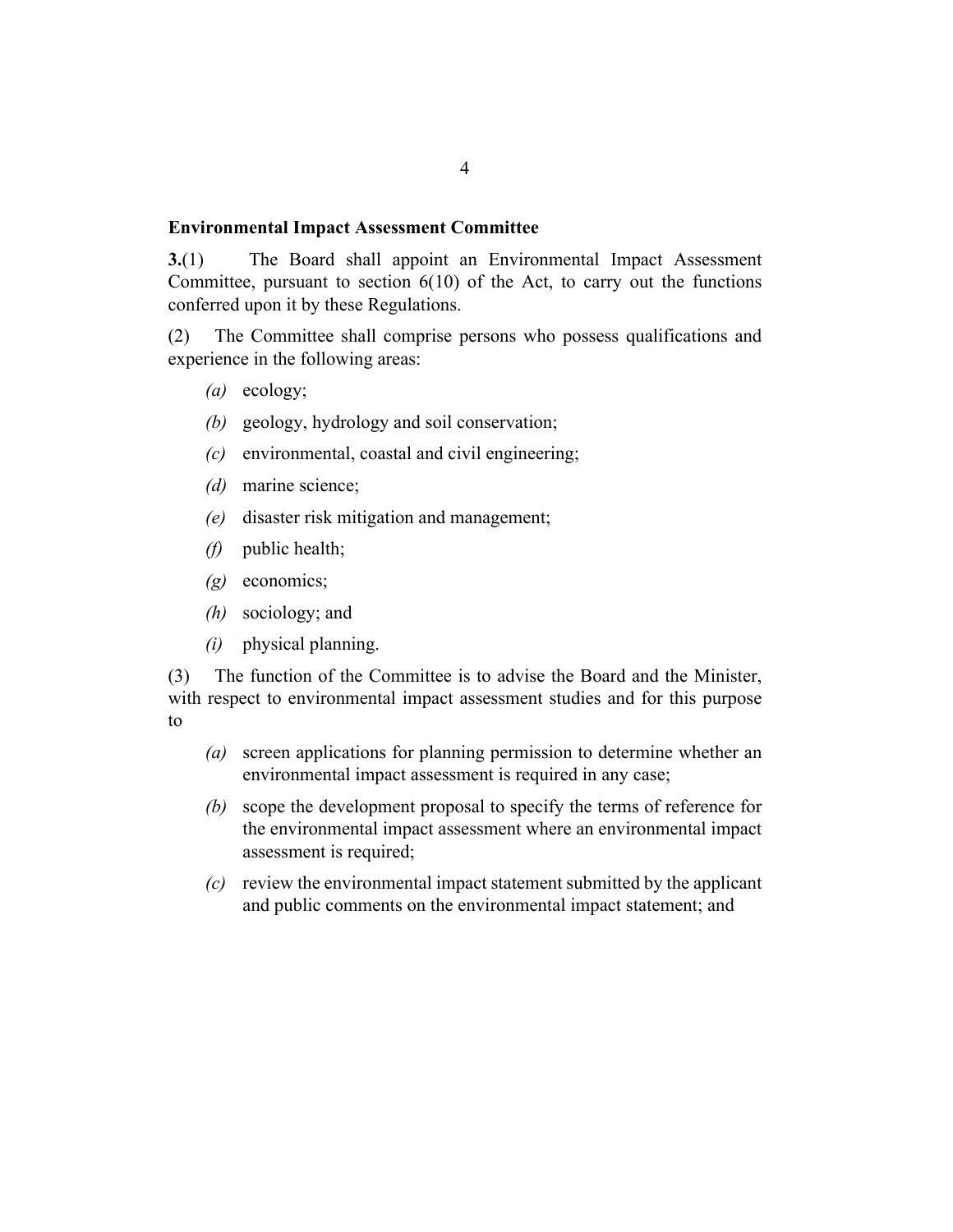<span id="page-4-0"></span>make recommendations to the Board with respect to the environmental *(d)* impacts of proposed development projects, including the imposition of conditions on the grant of planning permission for the purposes of avoiding, mitigating and offsetting adverse environmental impacts.

A member of the Committee shall serve for a term not exceeding 3 years and is eligible for reappointment. as often as the Board sees fit. (4)

The Board shall designate one of the members of the Committee to act as Chairperson. (5)

The Director shall assign an officer from the Planning and Development Department to serve as Secretary to the Committee. (6)

The Committee may appoint from amongst its members such working groups as are necessary or expedient to carry out specific tasks. (7)

Minutes in proper form of each meeting of the Committee and of any working group shall be kept by the Secretary and confirmed by the Committee at its next meeting; and the Chairman shall sign the minutes once confirmed. (8)

The provisions of subsections (9) and (12) of section 6 and of section 103 of the Act apply *mutatis mutandis* to the Committee and members thereof as they apply to the Board. (9)

(10) The Committee has the power to regulate its own proceedings subject to the provisions of this regulation.

### **Screening of applications**

Subject to the approval of the Board, the Committee shall establish guidelines for screening applications, including applications for approval in principle, keep those guidelines under continuous review and revise them from time to time as it considers necessary or expedient. **4.**(1)

The screening guidelines established under paragraph (1) may include consideration of the following: (2)

(a) the size and scale of the proposed development;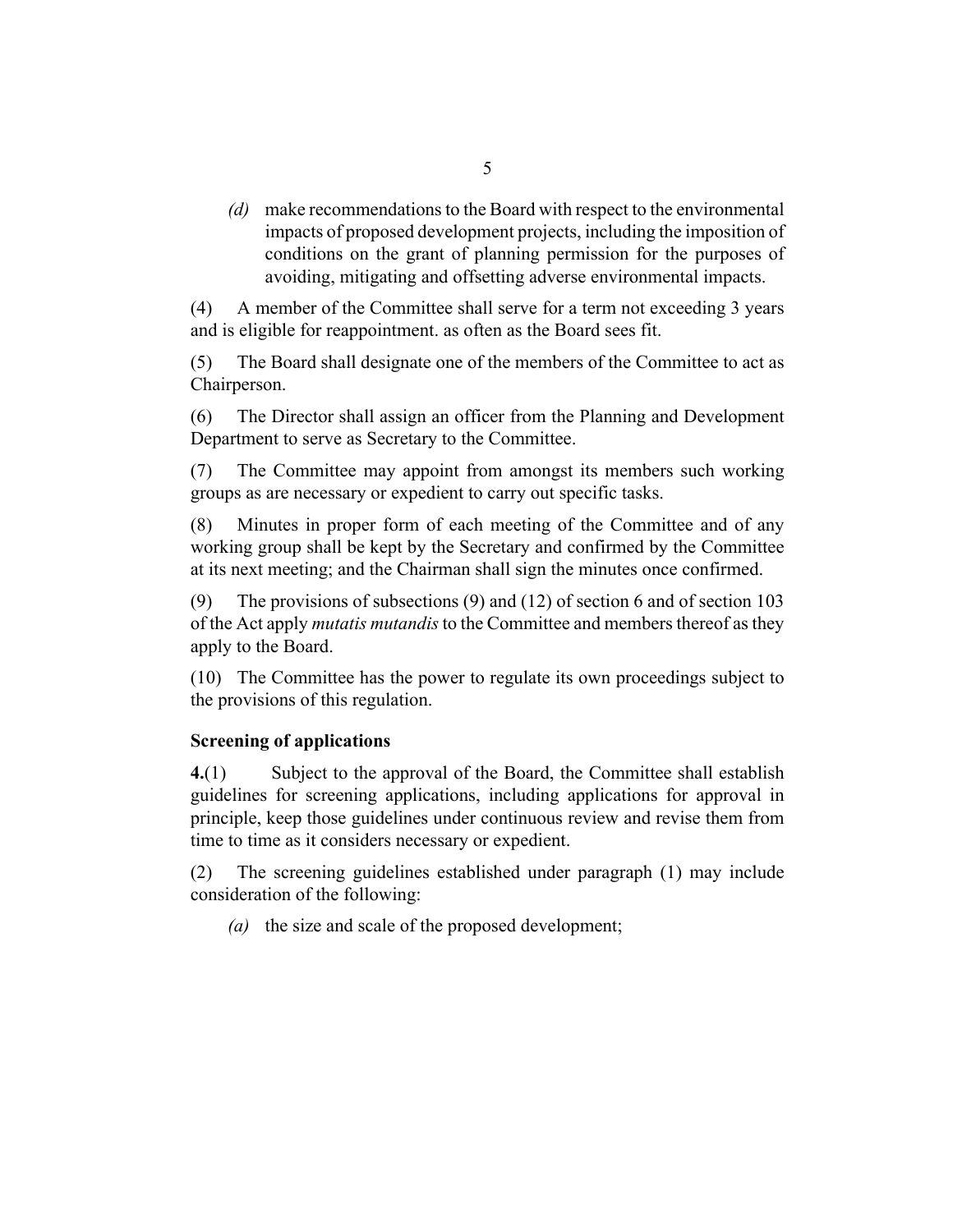- (b) the location of the proposed development in relation to sites or areas that are of special importance or vulnerability; and
- $\alpha$  the activities involved in the proposed development that may particularly activities with complex and potentially adverse impacts, including but not limited to serious impacts on human beings and valued ecosystem components, or which would cause additional loading of the environment to unsustainable levels.
	- (i) seriously impact on human beings and valued ecosystem components; or
	- (ii) cause additional loading of the environment to unsustainable levels.

The Director shall make copies of the approved screening guidelines available to members of the public on the internet or in hard copy at the cost of making copies. (3)

Within 14 days of the submission of an application, the Committee shall carry out, or cause to be carried out, a screening of the application and (4)

- (a) in the case of an application for approval in principle, where the screening shows that the adverse impacts of the proposed development may be significant, advise the Board that the applicant is required to carry out an initial environmental evaluation in relation to that application;
- (b) in any case where the application is for proposed development of a class listed in the *Sixth Schedule* to the Act, advise the Minister whether the application may be exempted from the requirement that an environmental impact assessment shall be carried out, pursuant to section 30(2) of the Act, in accordance with regulation 5; and
- in the case of any other application, where the screening shows that the *(c)* adverse impacts of the proposed development are likely to be significant, advise the Director that an initial environmental evaluation or an environmental impact assessment shall be carried out in support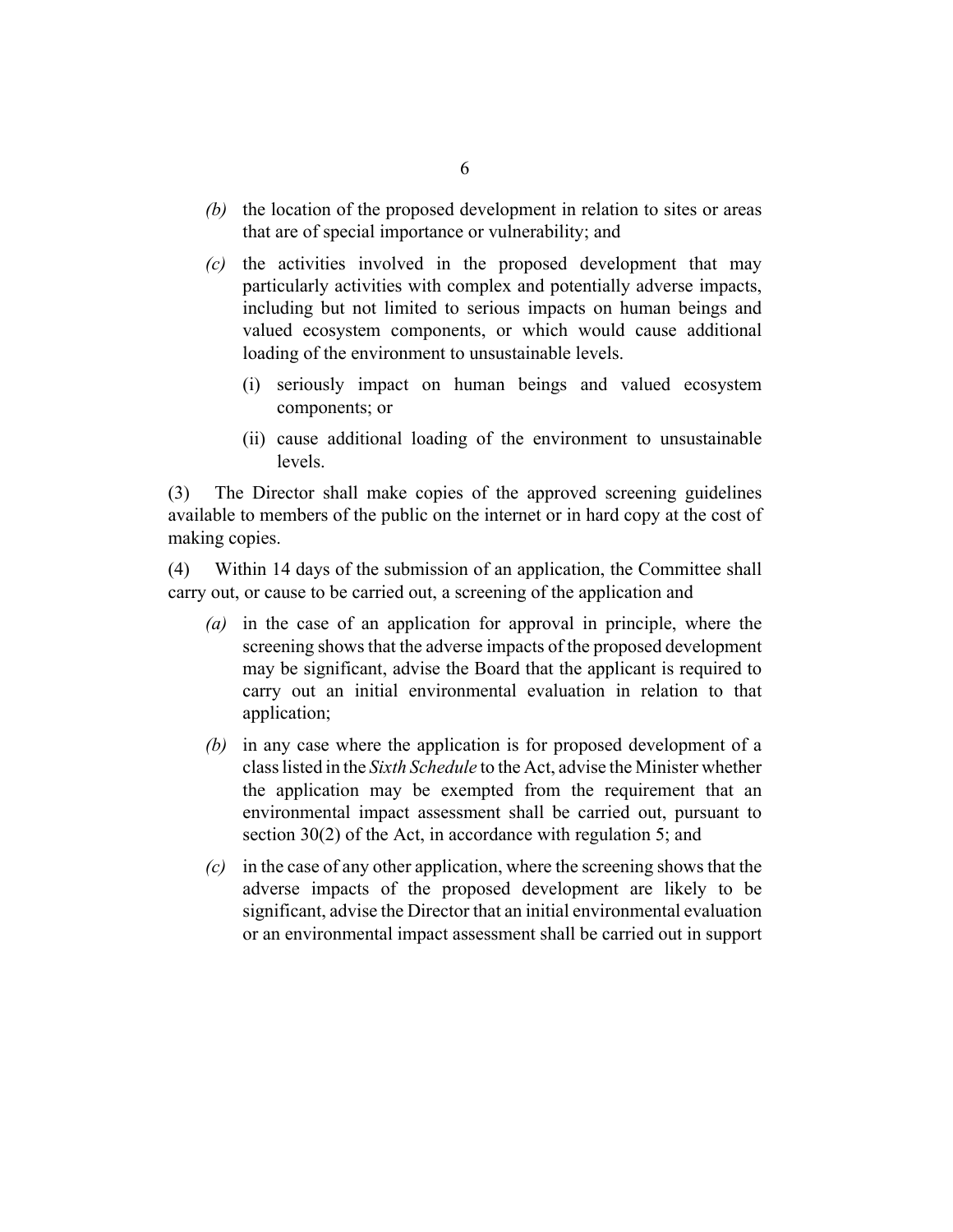of the application before it is determined, pursuant to section 30(1) of the Act.

<span id="page-6-0"></span>The Director shall give the applicant notice of the decision to require, or to dispense with the requirement, that an environmental impact assessment be carried out with respect to the proposed development, as the case may be, no later than 28 days after the date of the application, pursuant to section 27 of the Act. (5)

# **Exemption from environmental impact assessment requirements**

The Committee shall advise the Minister that an environmental impact assessment is not required with respect to an application for a development of any kind mentioned in the *Sixth Schedule* to the Act where **5.**(1)

- (a) the application had been preceded by an application for approval in principle;
- an initial environmental evaluation was carried out with respect to the *(b)* conceptual plans for the development before approval in principle was granted; and
- the grant of approval in principle was not made subject to a condition *(c)* that an environmental impact assessment be carried out and an environmental impact statement submitted in relation to the application for planning permission for the development.

Every direction given by the Minister pursuant to section 30(2) of the Act, on the advice of the Committee, and published in accordance with section 2(3) of the Act, shall contain a statement of reasons for the decision. (2)

# **Publicity for applications**

Where an applicant is notified that an environmental impact assessment is required, the applicant shall publicize the application, in accordance to subsection 29(2)*(a)* of the Act, giving notice of the application to the public in general, and particularly persons whose interests are likely to be affected, directly or indirectly, by the proposed development. **6.**(1)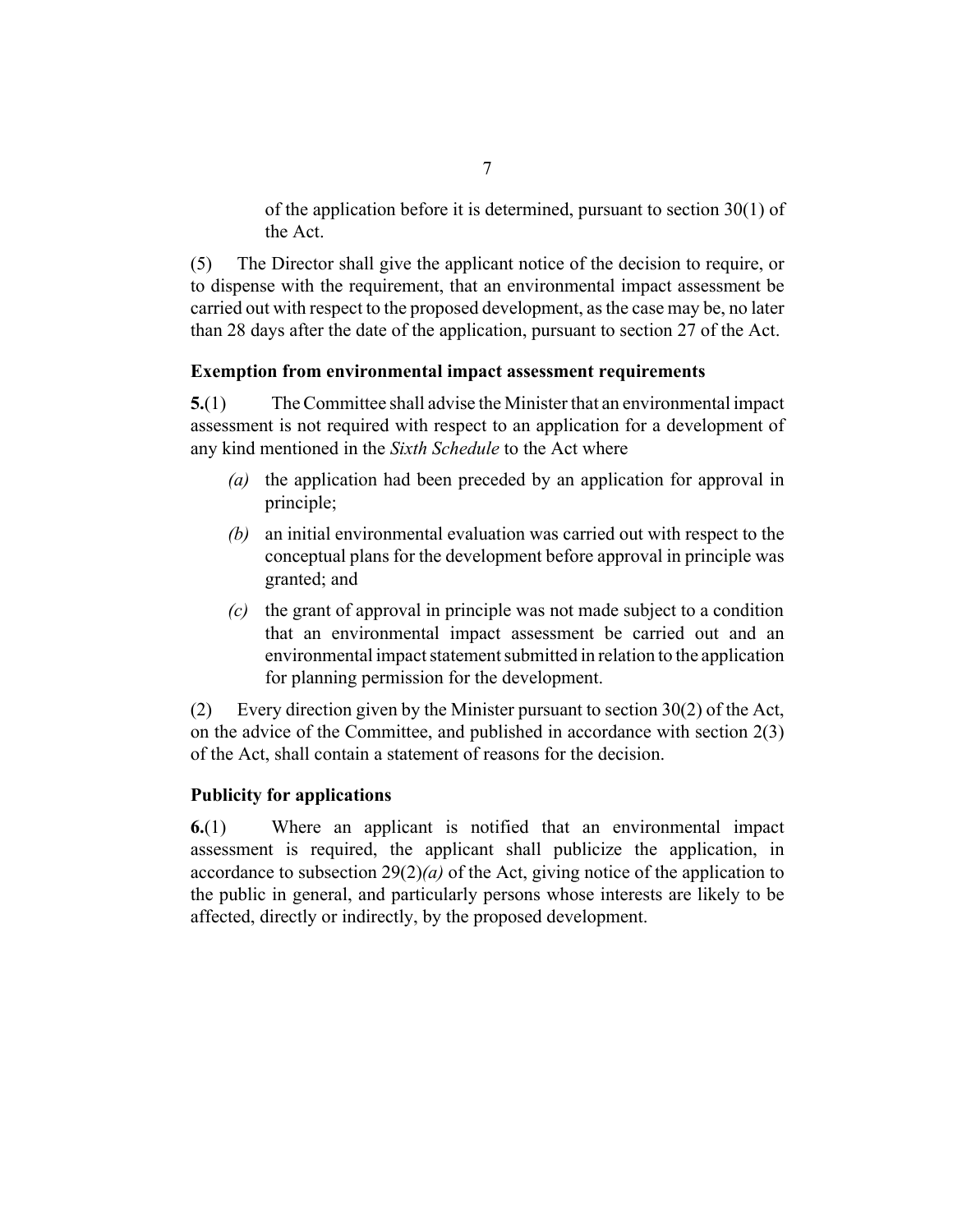<span id="page-7-0"></span>Without prejudice to the generality of paragraph (1), within 14 days of service of the notice, the applicant shall (2)

- cause a notice containing particulars of the application to be published *(a)* twice in at least one daily newspaper in general circulation in Barbados or to be published electronically on the internet;
- (b) give copies of such notice to the owners or occupiers of every parcel of land adjacent to the premises on which the proposed development is to take place; and
- affix a conspicuous notice containing the same particulars to some *(c)* object on the land where the proposed development is to take place.
- Every such notice shall (3)
	- include the name of the applicant, the reference number and date of the *(a)* application and a brief description of the proposed development; and
	- specify that an environmental impact assessment is required to be *(b)* carried out with respect to the proposed development and that members of the public shall be afforded the opportunity to scrutinize the environmental impact statement and submit objections or representations with respect to the application in due course.

#### **Initial Environmental Evaluation**

An applicant may be required to submit an initial environment evaluation **7.**(1)

- in support of an application for approval in principle pursuant to section *(a)* 25(3) of the Act; or
- (b) in support of an application for planning permission *in lieu* of an environmental impact assessment, where so determined by the Committee in accordance with the screening guidelines.

In every case where the Director requires an initial environment evaluation in respect of an application for approval in principle, the applicant may submit (2)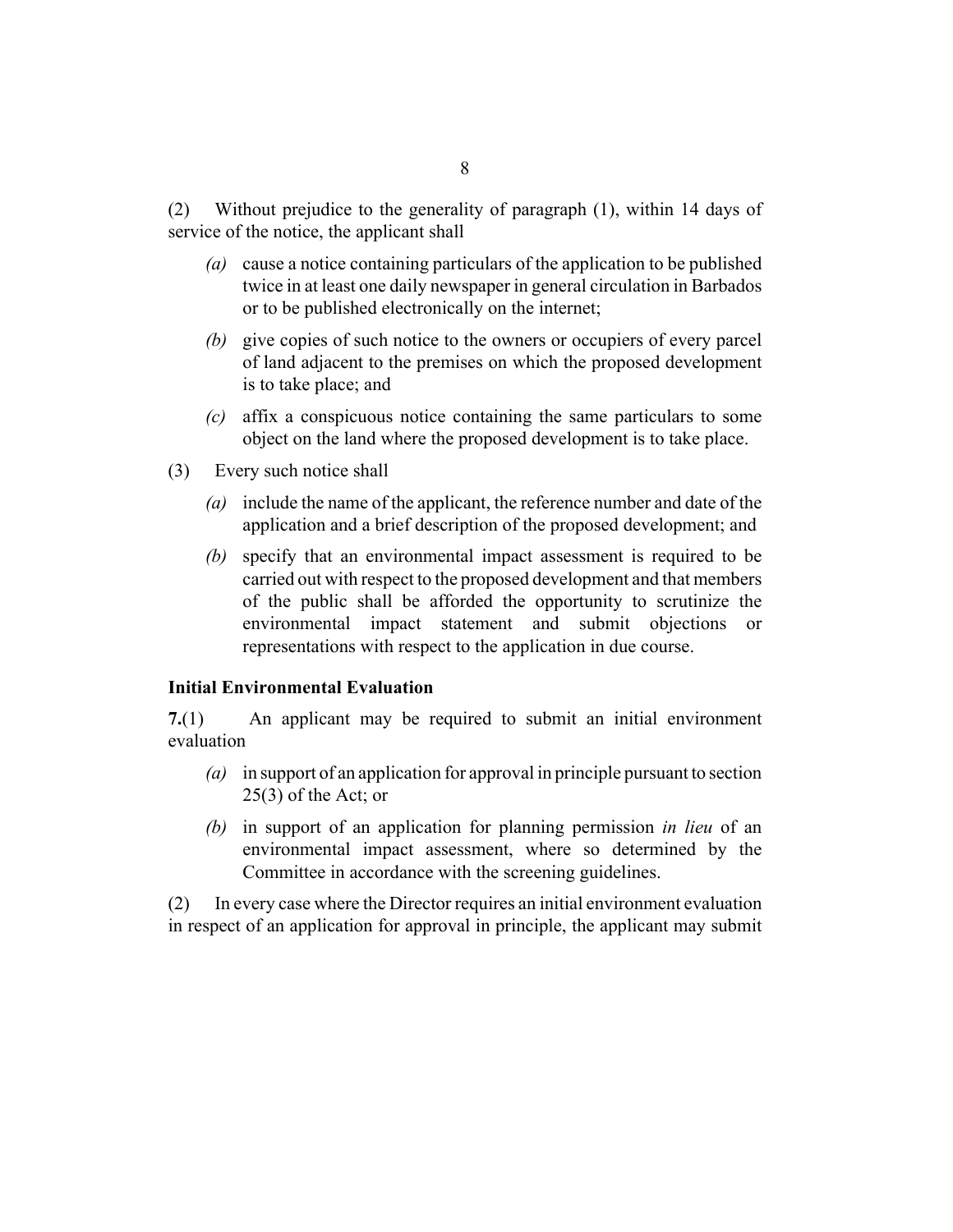<span id="page-8-0"></span>in satisfaction of that requirement a report on the initial environment evaluation

- (a) predicting the main impacts of the proposed development and evaluating the importance of those impacts;
- (b) indicating the key mitigating actions which would be required if the development is permitted; and
- identifying any significant gaps in knowledge and uncertainties about *(c)* environmental impacts which should be addressed by a more rigorous environmental impact assessment before detailed plans are prepared and submitted for planning permission.

An initial environment evaluation submitted pursuant to subsection (2), shall assess the predicted environmental impacts of the proposed development in sufficient detail to enable the Board to identify any conditions subject to which approval in principle may be granted and any matters concerning which the Board shall reserve planning permission until detailed plans have been submitted. (3)

Where the Committee is of the opinion that the available information is not adequate for the purposes of conducting an initial environment evaluation, the Director may require any supplementary preliminary studies and information that are reasonably necessary for those purposes to be undertaken or collected by the applicant. (4)

### **Scoping of environmental impact assessment**

In every case where the Board requires an environmental impact assessment with respect to an application, within 7 days of the date of notification under regulation 3(5), the Committee shall consider the scope of works necessary to assess the potential impacts of the proposed development on the environment, prepare a draft terms of reference for the environmental impact assessment required in respect of the proposed development and the Director shall issue the draft terms of reference to the applicant. **8.**(1)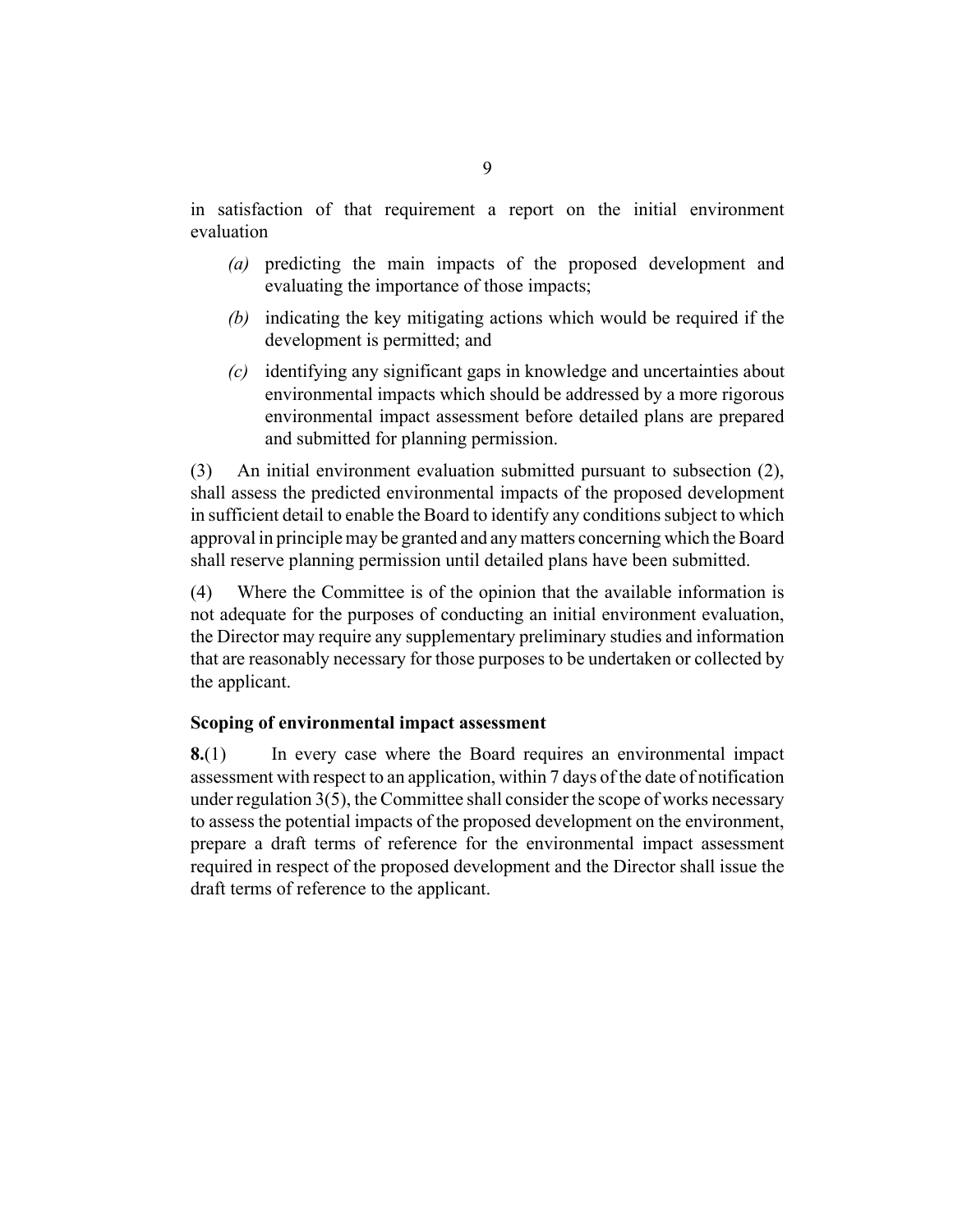<span id="page-9-0"></span>In considering the scope of works to be undertaken for a development listed in the *Sixth Schedule* to the Act, the Committee shall take into account the existing class model for projects of the same class, adopted pursuant to regulation 9, if any. (2)

If the applicant wishes to have the draft terms of reference amended, the applicant shall conduct consultations with any relevant governmental agencies, non-governmental organisations and members of the public with respect to the required scope of work for the environmental impact assessment and, within 14 days of the date of issue of the draft terms of reference under sub-regulation (1), submit to the Director a report on the scoping exercise, inclusive of proposals for the revision of the draft terms of reference, if any. (3)

The Committee shall consider any scoping report submitted by the applicant pursuant to paragraph (2), if any, and issue final terms of reference for the environmental impact assessment to the applicant within 7 days after the date of submission of the scoping report or, if the applicant fails to submit a scoping report, after the expiry of the period allowed by paragraph (3) for the submission of a scoping report, whichever is earlier in time. (4)

# **Class Model environmental impact assessment**

Where the Committee determines that an environmental impact assessment can be used as a basis for carrying out environmental impact assessments for other projects of the same class specified in the *Sixth Schedule* to the Act, it may declare the environmental impact statement to be a class model report. **9.**(1)

Any declaration made pursuant to paragraph (1) shall be published in the *Official Gazette* and the environmental impact statement to which it relates shall be made freely available to the public in electronic form on the Department's internet website. (2)

Where a project is within a class in respect of which a class model report has been declared, the Committee may permit the use of that environmental impact statement and the environmental impact assessment on which it is based (3)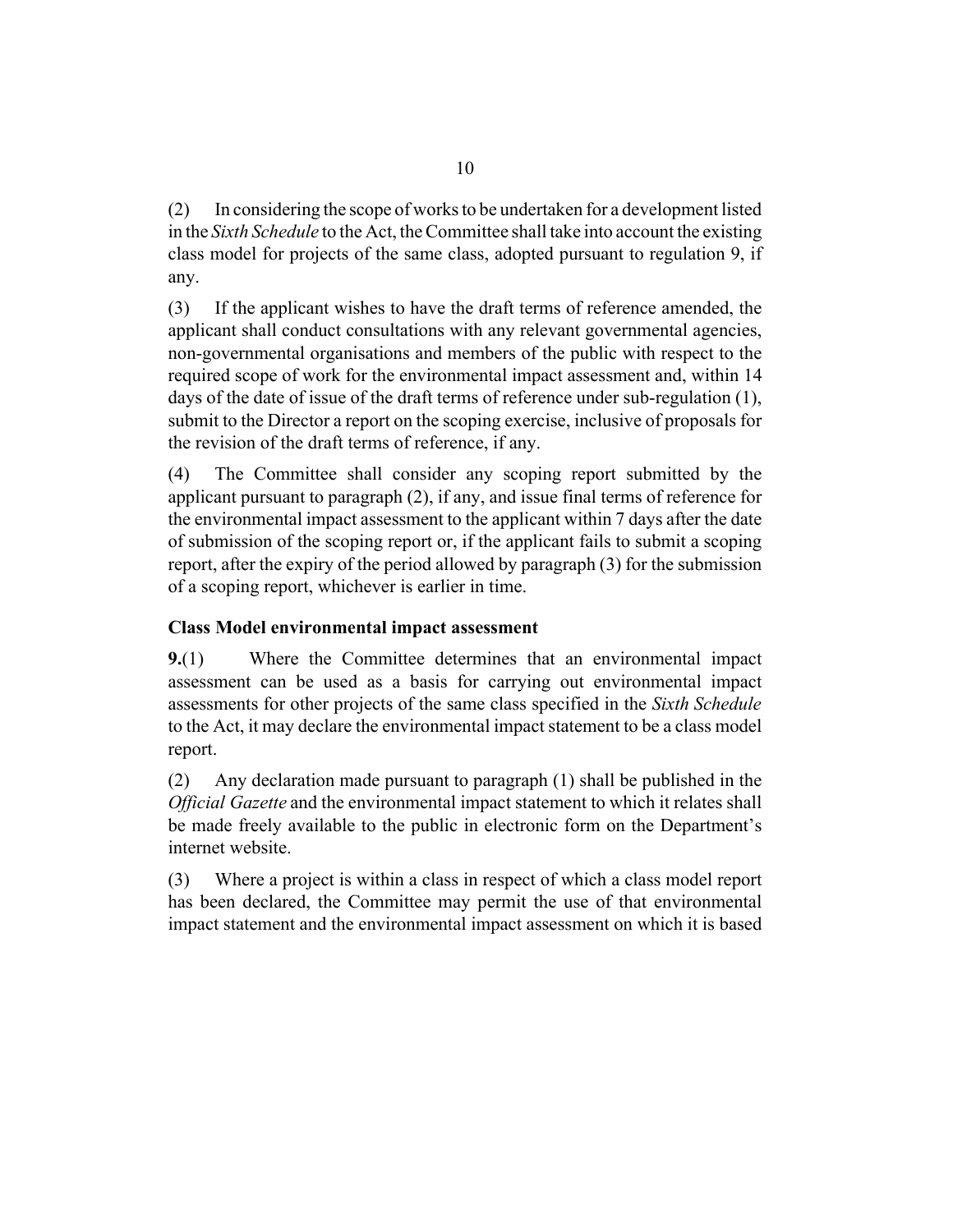<span id="page-10-0"></span>to whatever extent it considers appropriate for the purposes of complying with the requirements of these Regulations.

Where the Committee permits the use of a class model report, it shall ensure that such adjustments are made to the terms of reference of the environmental impact assessment for the proposed development as are necessary to update the baseline environmental information and take into account the site specific circumstances of the development to which the application for planning permission relates. (4)

Where the Committee determines that an environmental impact statement can no longer be used as a class model for carrying out environmental impact assessments for projects of the same class, it may declare the environmental impact statement not to be a class model. (5)

Any declaration made pursuant to paragraph (5) must be published in the *Official Gazette* and the environmental impact statement to which it relates may be removed from the internet. (6)

### **Qualified persons to conduct environmental impact assessment**

The applicant shall ensure that the environmental impact assessment is carried out by independent and suitably qualified persons with recognised expertise and experience in the specific areas with respect to which information and analysis is required by the terms of reference. **10.**(1)

The environmental impact statement shall include information outlining the relevant qualifications and experience of the experts who carried out the environmental impact assessment. (2)

For the avoidance of doubt, it is declared that the Board, on the advice of the Committee, may reject an environmental impact statement on the grounds that it is not satisfied that the environmental impact assessment to which it relates has been carried out in accordance with the provisions of this regulation. (3)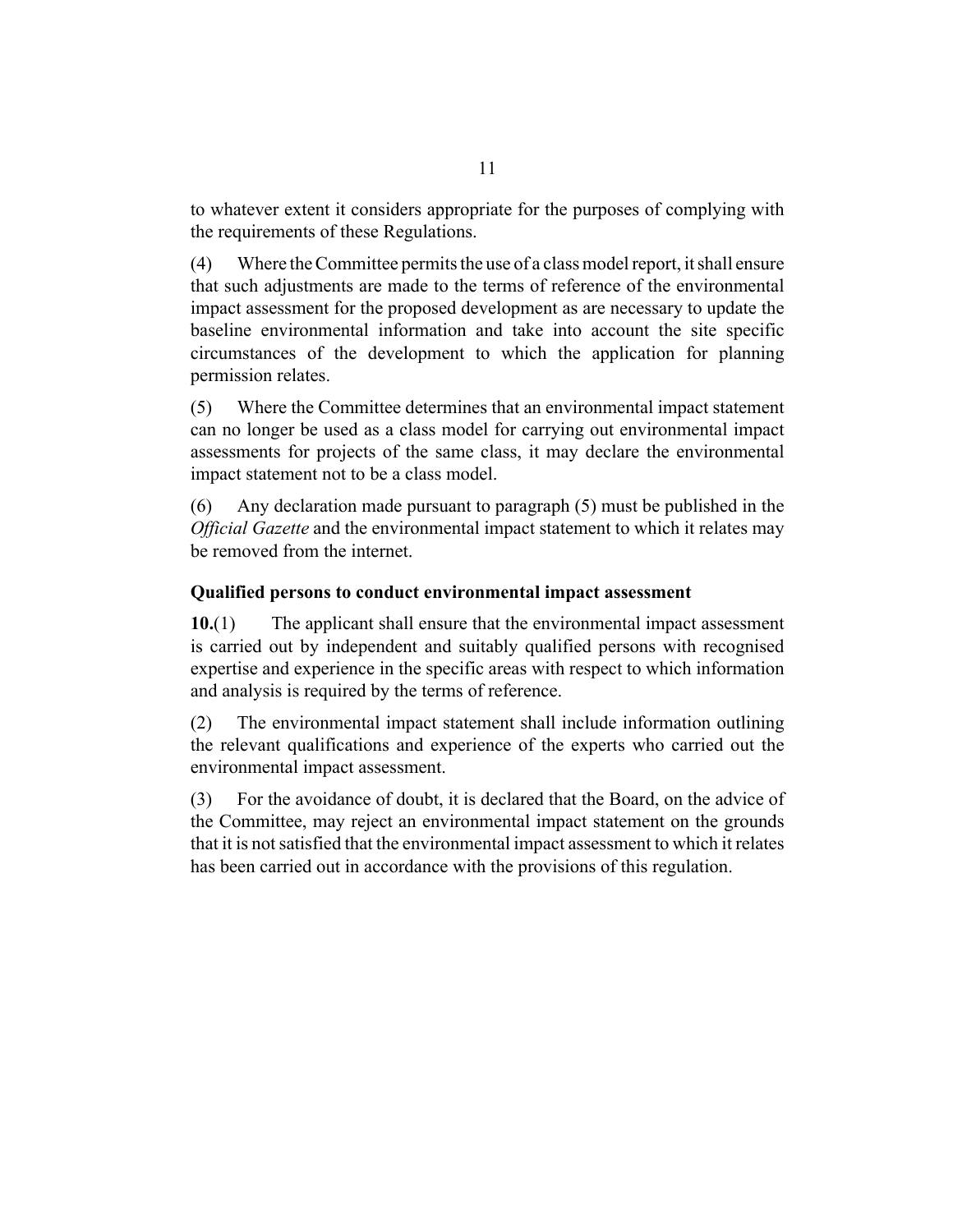#### <span id="page-11-0"></span>**Public participation in environmental impact assessment**

The applicant may be required to provide, during the course of the environmental impact assessment, an opportunity for the interested members of the public to meet with the person carrying out the environmental impact assessment on behalf of the applicant in order to **11.**(1)

- provide information concerning the proposed development to the *(a)* persons whose environment may be affected by the development; and
- (b) record the concerns of the community regarding the potential environmental impact of the proposed development and to include the record of such concerns in the environmental impact statement.

The procedure for public contact and involvement with the applicant and environmental impact assessment prepared during the course of the environmental impact assessment shall be prescribed by the Committee in the terms of reference. (2)

#### **Minimum contents of environmental impact statement**

- An environmental impact statement shall include at a minimum **12.**(1)
	- (a) a description of the proposed development;
	- a description of the potentially affected environment, including *(b)* specific information necessary for identifying and assessing the environmental impacts of the proposed development;
	- a description of practical alternatives, as appropriate; *(c)*
	- (d) an assessment of the likely or potential environmental impacts of the proposed development and alternatives, including direct, indirect, cumulative, short-term and long-term impacts;
	- an identification and description of measures available to mitigate or *(e)* offset adverse environmental impacts of the proposed development and alternatives, and an assessment of those measures;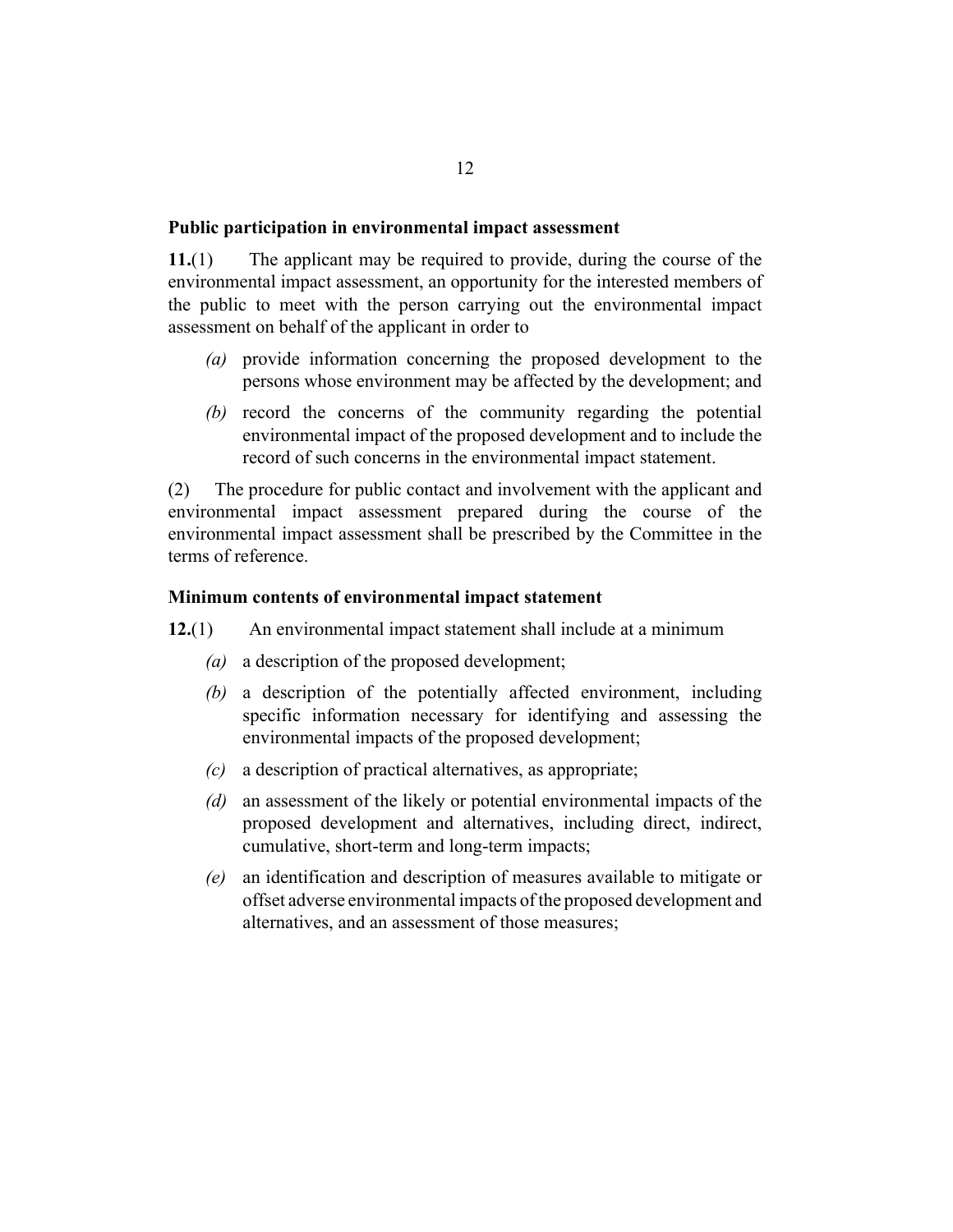- <span id="page-12-0"></span>an indication of gaps in knowledge and uncertainties which may be encountered in compiling the required information; *(f)*
- an indication of whether the environment of any area beyond the *(g)* territorial jurisdiction of Barbados is likely to be affected by the proposed development or alternatives; and
- a brief non-technical summary of the information provided under *(h)* subparagraphs *(a)* to *(g)*.

The environmental impacts in an environmental impacts statement should be assessed in a degree of detail commensurate with their likely environmental significance. (2)

### **Submission of environmental impact statement**

When the environmental impact assessment has been completed, the applicant shall submit the environmental impact statement to the Director, accompanied by proof of payment of the applicable fee payable at the review stage of the environmental impact assessment process. **13.**(1)

The environmental impact statement shall be submitted within 3 years of the date of the notice given in accordance with regulation 4(5), or such longer period as may be agreed upon between the applicant and the Director, failing which the application to which the environmental impact assessment relates may be cancelled pursuant to section 27(4) of the Act. (2)

#### **Review of environmental impact statement**

Within 28 days after submission of an environmental impact statement, the Committee shall review it to determine whether the environmental impact assessment substantially complies with the terms of reference and is of a satisfactory standard. **14.**(1)

Where the Committee considers this to be necessary, because expert advice is required with respect to any aspect of an environmental impact assessment, the (2)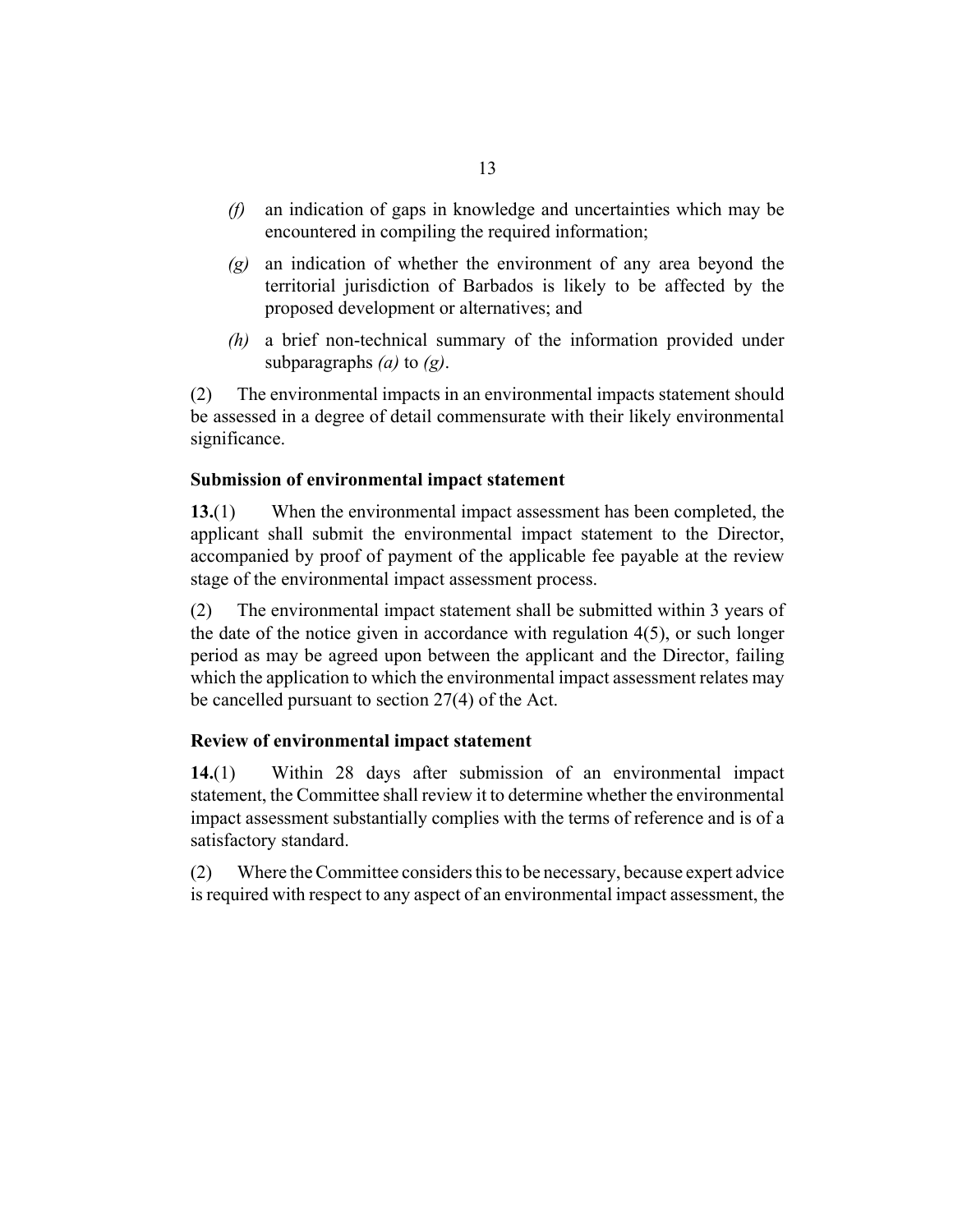<span id="page-13-0"></span>Board may engage an independent consultant to assist the Committee in reviewing the environmental impact statement.

Other than in a case to which regulation 15 applies, the Director on the advice of the Committee shall notify the applicant that the environmental impact statement is accepted, subject to its submission for public scrutiny in accordance with regulation 16. (3)

# **Procedure where environmental impact statement is deficient**

Where the Committee considers that the environmental impact statement is deficient in any respect, the Director may require the applicant to conduct further work and amend the environmental impact statement accordingly. **15.**(1)

Where the Committee considers that an environmental impact statement is deficient in terms of paragraph (1) and advises the Director to refer it back for further work, the Director shall indicate in writing to the applicant the nature of the further work that is required to satisfy the terms of reference. (2)

Where the Board refers an environmental impact statement back for further work, consideration of the application to which the environmental impact assessment relates shall be deferred until after the amended environmental impact statement is resubmitted by the applicant and the environmental impact statement has been submitted for public scrutiny in accordance with regulation 16. (3)

Where the Committee refers an environmental impact statement back to the applicant for further work and the applicant fails to carry out the further work which is required to the satisfaction of the Committee, the Committee may reject the environmental impact statement and the Director may cancel the application pursuant to section 27(4) of the Act. (4)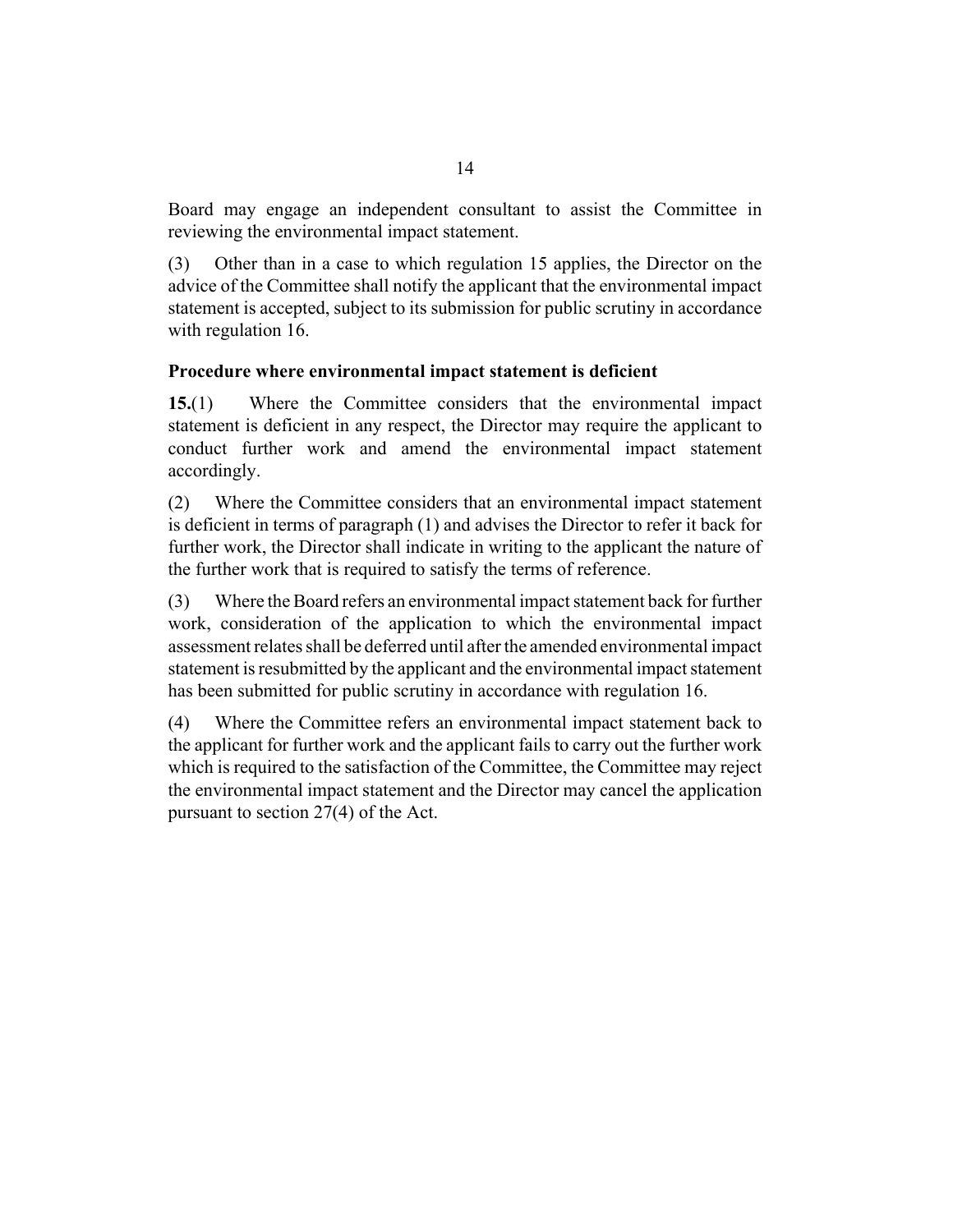#### <span id="page-14-0"></span>**Public scrutiny of environmental impact statement**

When the Committee accepts an environmental impact statement, the Director shall, in any manner which the Board considers appropriate to facilitate public access to the report, publish a notice setting out the following information: **16.**(1)

- (a) the date on which copies of the environmental impact statement will be available for public scrutiny;
- (b) the places at which copies of the environmental impact statement may be scrutinised; and
- (c) the deadline and address for the submission of public comments on the findings and recommendations of the environmental impact assessment.

Prior to the deadline set out in the notice published pursuant to paragraph (1), any person may file written comments with the Director relating to the findings and recommendations and any other aspect of the environmental impact assessment. (2)

The Director shall receive written comments for not less than 21 days and, if the Committee determines that there is sufficient public interest in the matter, the Director shall cause a public consultation to be held to receive verbal comments on the matter, not later than 7 days after the end of the period allowed for the submission of written comments. (3)

In determining whether there is sufficient public interest to cause a public hearing to be held on the application pursuant to paragraph (3), the Committee may take into account (4)

- (a) the number of written comments submitted within the period allowed for the submission of public comments; and
- (b) the amount of public interest in the matter as evidenced by coverage of the issue in the mass communications media.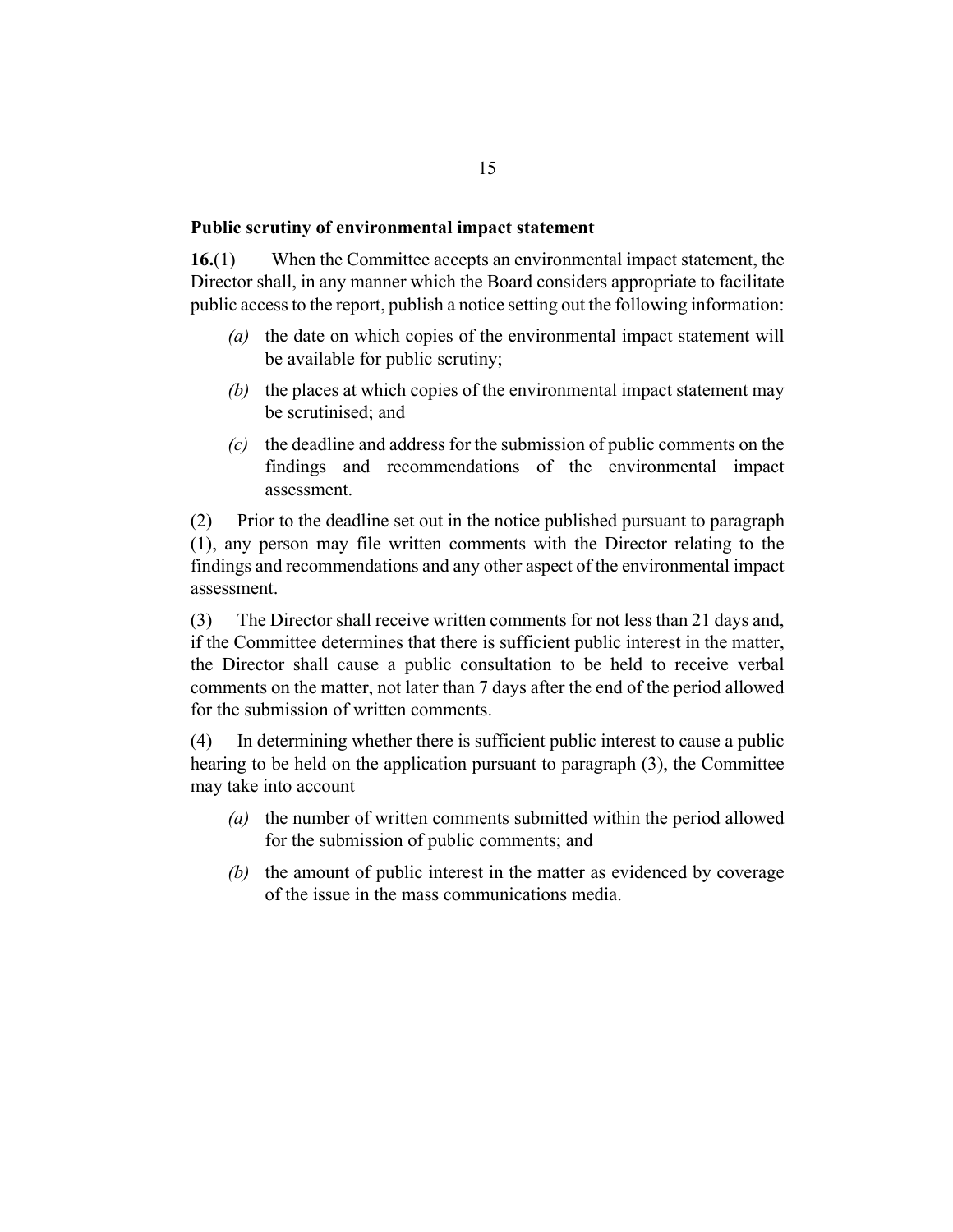<span id="page-15-0"></span>Where any deficiencies in the environmental impact assessment are identified as a result of the public scrutiny procedure, the Director may require the applicant to conduct further work and amend the environmental impact statement accordingly, provided always that such work is within the scope of the terms of reference. (5)

### **Decision following environmental impact assessment**

After taking into consideration the environmental impact statement and any public comments filed pursuant of regulation 16, the Committee, where taking into account the implementation of any mitigation measures that it considers appropriate, **17.**(1)

- concludes that the development is not likely to cause significant *(a)* adverse environmental impacts, shall recommend that planning permission be granted subject to such conditions as are required to ensure that any adverse impacts of the development on the environment are reduced and mitigated;
- (b) concludes that the development is likely to cause significant adverse environmental impacts which cannot be offset to its satisfaction, shall recommend that planning permission for the development be refused; or
- is uncertain whether the development is likely to cause significant *(c)* environmental impacts or not, may advise that planning permission be refused, based on the precautionary principle.

For the avoidance of doubt, it is declared that where the Board takes into account the Committee's conclusions and recommendations with respect to the environmental impact statement in determining an application for planning permission, the Board is deemed to be in compliance with section 32(8)*(e)* of the Act. (2)

Where an application for which an environmental impact assessment is required is referred to the Minister for determination pursuant to section 33 of the Act, the provisions of paragraph (1) and (2) apply, with any necessary (3)